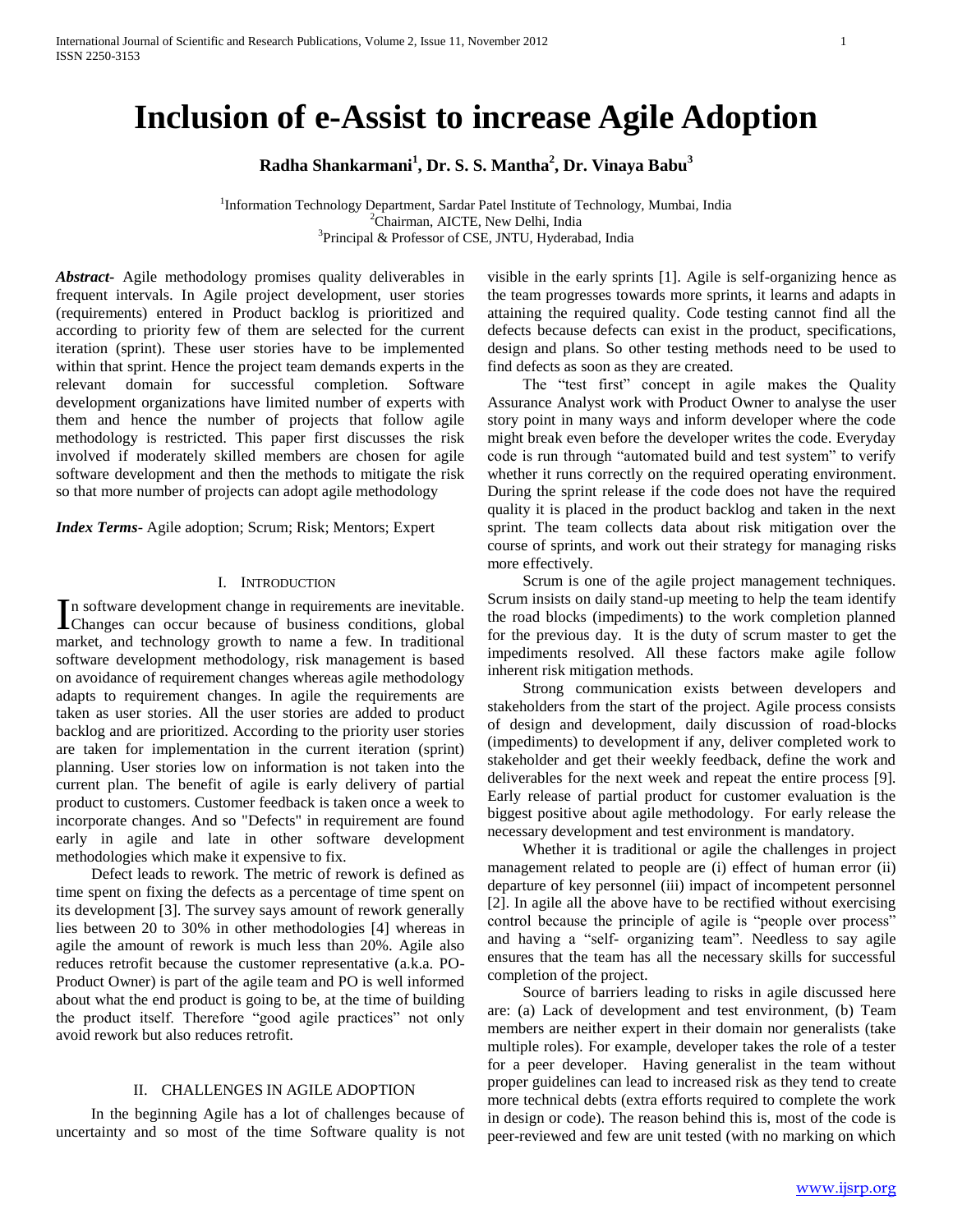of them are unit tested!) and so there are chances that defects may go unnoticed in review.

#### (a) Lack of development and test environment

 Deployment testing which is testing the infrastructure or operating (production) environment for the application takes almost the same effort as coding. Design patterns are chosen taking into account the scale of operation of business or business condition, the technical constraints, skill set of the team etc. Infrastructure used for early integration testing is smaller than those required during production. The early sprint releases may fail in later sprints during build.

 Solution: Infrastructure based on virtualization platforms introduces the possibility of environments that can be re-scaled based on the needs [5]. Build if it happens on cloud can expedite the integration process and the commitment (also investment) to the architecture need not be done initially as architecture maturity comes in later sprints. Developers can take build images existing on cloud and test [17].

(b) Team members are neither expert in their domain nor generalists.

 Agile has small time-boxed delivery, say 4-6 weeks. Hence there is no time to train people if they lack required skill. To develop people into being better than they were, a generic strategy need to be followed to suit everyone's personality. Some work under pressure, some work if patted on their back and some are good if they are left alone. Apart from this the team has to be risk-taking and need to know how to deal with failure.

## *A. Quality Metrics in Agile*

 Quantitative metrics in Agile are velocity, burn-rate, defects, unit test coverage, and technical debt, work in progress and story cycle time. Velocity is the measure of amount of work completed in that sprint and story cycle time is stories started in one iteration and completed in a subsequent iteration. [8].

 Solution: Knowledge sharing and networking helps to a great extent In order to reduce the story cycle time, e-Assist or e-Mentors can be included in the project.

 Qualitative Metrics: Propositions are made and stated as Hypothesis to increase agile adoption. If experimentation conducted gives an expected outcome or the required credibility then hypothesis is not rejected [6].

 Hypothesis 1: Increase agile adoption with e-Mentors if the reason for low agile adoption is "enough experts are unavailable".

 Hypothesis 2: Select team with closest skill if experts are not available. Identify developers with closest skill since it is easy to train them to the required skill - Comparison of known technology to unknown and delivering required material in order to raise the level of average developer to expert level. This also increases work satisfaction of developer, creates a sense of achievement and in a way reduces attrition. An increase in IT assets is an additional benefit.

 Hypothesis 3: Provide online resources to suit multiple roles – Developers will have more test-cases when they play the role of a tester to find errors in unit testing. An integration environment set up is done on cloud and code is run there to find build errors. Use of patterns can reduce the architectural errors.

 Hypothesis 4: Use e-Mentors to resolve impediments. The experts having required skill but unavailable can act as e-Mentor from outside the team. Their identity can be withheld and bonus points can be given to them for sustaining their assists. This has two benefits there will not be any ego clash since the identity is not revealed and bogus request will not be created just to earn points.

 Hypothesis 5: Product owner to work with QA to refine user stories – product owners when they work with QAs can find all possible scenarios of user story, a kind of test harness can be done.

 Hypothesis 6: Additional resources by way of e-Mentors can reduce the effort in rework.

 Hypothesis 7: Recognizing the assist by mentors to create team spirit. The online mentor can be one within the team or from any other team to help in solving the impediment. In agile code is owned by the team and not by an individual. Performance assessment in agile can be twofold one for the individual task completion and second for the assist made to their team

## *Improving Quality using e-Assists in Agile*

 Create / provide resources as references to assist the project development team to have a better understanding of the domain, to foresee issues related to customer and tools, to solve technology related issues.

## *Improving Quality using e-Mentors in Agile*

 The subject matter experts (SMEs) who are presently busy with other projects but have the required skill set for this project can act as an e-Mentor.

## III. METHODOLOGY

 Acquire resources and extract information using NLP, semantic tagging etc. Create patterns using error  $\ell$  defect – log, customer related UI specifics, best practices, lessons learned from retrospection meetings. Knowledge from this can be shared and reused. Have a support team to find patterns, tool compatibility, customer related issues etc. An alternate way is to automate the process using semantic agent.

 Encourage experts to register as e-Mentor. Assess the assist and award them accordingly to sustain their involvement. Identify mentors based on three factors (i) Rank, depending on the number of times he /she solved the query (ii) Criticality of the project in which the mentor is currently working and (iii) Period of association, the time he/she has to complete the ongoing project. If the time is more, they can render more help [10].



Fig. 1 Attributes of team members

 Fig. 1 shows various attributes of team members namely - Skills, Proficiency and multiple roles. Skill set required for a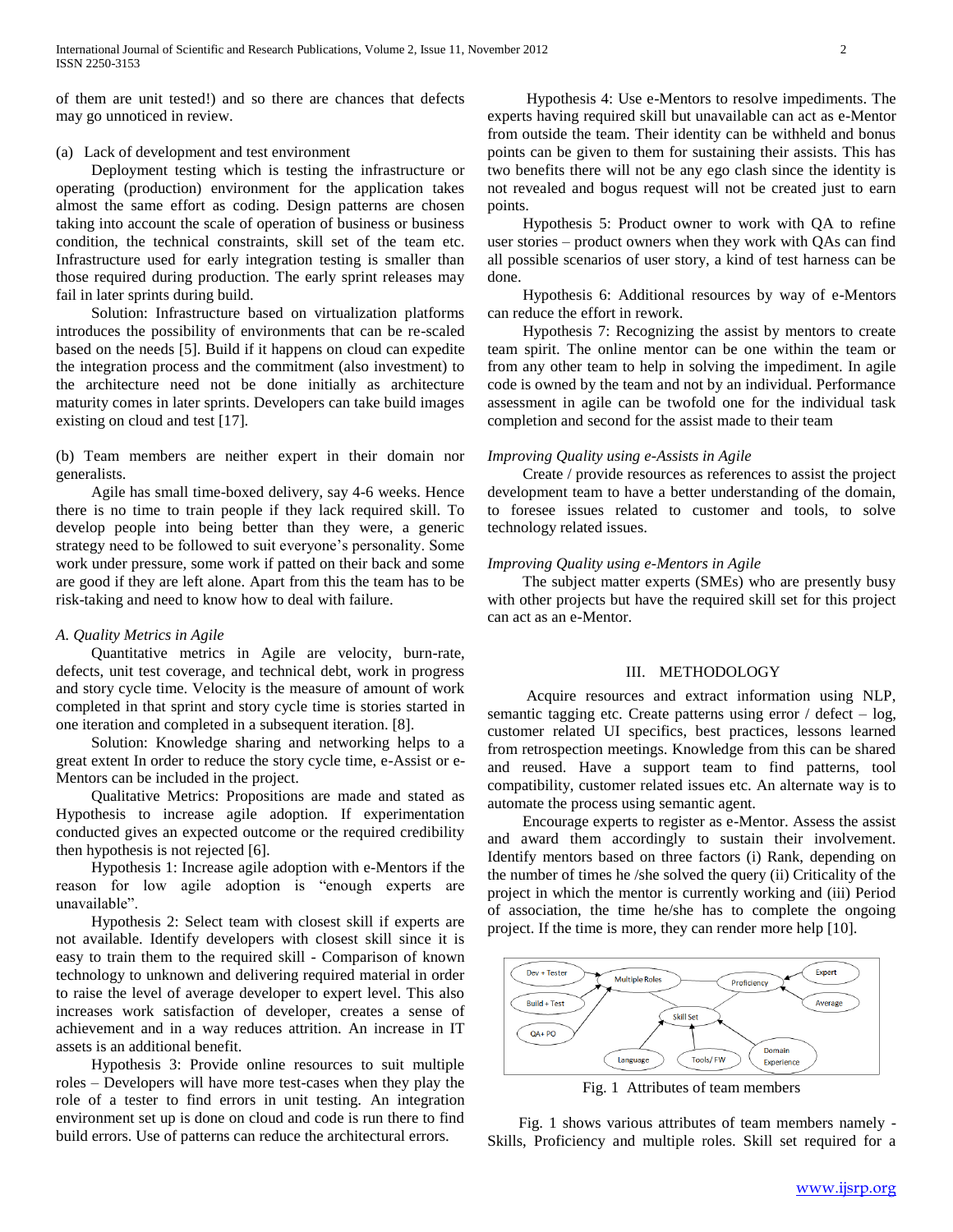International Journal of Scientific and Research Publications, Volume 2, Issue 11, November 2012 3 ISSN 2250-3153

developer are implementation language, framework, development tools, domain expertise (experience in the domain). The proficiency level in these skill set can be average to expert. Developer needs to play multiple roles, for example, test peer code; a QA can verify completeness of user story (use case in OOAD terminology).

Agile works well if the team has

- Proficiency in skill-set -Number of experts to average has to be a minimum ratio of 2:1 in the team[16]
- Team selection -Team has to have experts in language, domain, framework and tools
- Team member can play multiple roles.

Agile team normally has  $7 + 2$  members. Let us take the team consist of six (PO, Architect, 3 Developers and a QA) members. Traditionally out of six there has to be minimum 4 experts and maximum 2 moderately proficient members. Assuming the expert team completes the user story implementation for release in one sprint. A moderately proficient member completes the user story within one sprint duration or later depending on where from he/she has to rework. Velocity is a measure of the amount of work the team completes in one sprint [7]. Story Cycle-Time, will expose problems with stories started in a sprint and completed in a subsequent sprint [8]. The phases of user story implementation are given in the Fig. 2 below.



**Fig. 2 Phases of User Story implementation**

## *A. Sample Calculation to find expert equivalent for 4:2*

 The six phases of testing required in agile software development from user story prioritization in Product backlog -> sprint backlog -> user story implementation (Design, Code, Test) to release of that user story as shown in Fig. 3.

 In phase 1 User story description, prioritization and initial architecture are tested. Changes in user story description can change the initial architecture.

 In phase 2 estimation of current sprint (user stories) is done. Since agile is time-boxed, if estimation goes wrong story(s) might remain incomplete at the end of the sprint.

 In phase 3 design and phase 4 coding have to be tested, both at unit level and build level by peers and then in phase 5 by quality assurance person.

 Phase 6 demands the approval of Product owner who is the customer representative. Then the user story implementation is said to be accepted (Definition of Done – DoD in scrum) [19].



\*Incomplete story is added to the product backlog and included in the next or later sprint. Fig.3. Six levels of Testing required in Agile Software Development

 Assuming an expert gets a 6 on 6 (100%) on user story completion within time-box. For EVERY moderately proficient member, effort depends on his/her rework. Agile methodology needs 4 experts (minimum)  $+ 2$  average (maximum) members. The last two scenarios appear if the two average members are Product Owner and Architect.

Table I find EXPERT EQUIALENT OF TEAM

| <b>Rework</b><br>From                                                | <b>Rework To</b>                                                                         | Team<br><b>Expertise</b> | <b>Expert</b><br>Equivalen<br>t |
|----------------------------------------------------------------------|------------------------------------------------------------------------------------------|--------------------------|---------------------------------|
| Code<br>&<br>test                                                    | Debug/Refactor                                                                           | $(5/6)*2+4$              | 5.7                             |
| Build                                                                | Debug/Refactor                                                                           | $(4/6)*2+4$              | 5.3                             |
| <b>Build</b><br>unsucces<br>sful<br>$\alpha$<br>system<br>test fails | Cause<br>identified/<br>Resolved,<br>implementation<br>completed<br>in<br>next Sprint    | $-(1/6)*2+4$             | 3.7                             |
| Impleme<br>ntation<br>issues                                         | Unresolved,<br>Added<br>to<br><b>Product Backlog</b><br>and taken<br>in<br>later sprints | $-(2/6)*2+4$             | 3.3                             |

*B. Sample Calculation to find expert equivalent for 3:3*

 Instead of 2:1, assume1:1 ratio initially i.e., 3 experts and 3 average + e-Mentor to Assist (adding e-Mentor can reduce the rework efforts to half, therefore 0.5 factor is added for each type of assist viz., code, test/tool and domain are added). The factor of 0.5 was taken as it was seen with reference code students' effort in programming reduced to half. Further experimentation needs to be done assuming the effort will follow normal distribution; the standard deviation can be taken as a correction factor.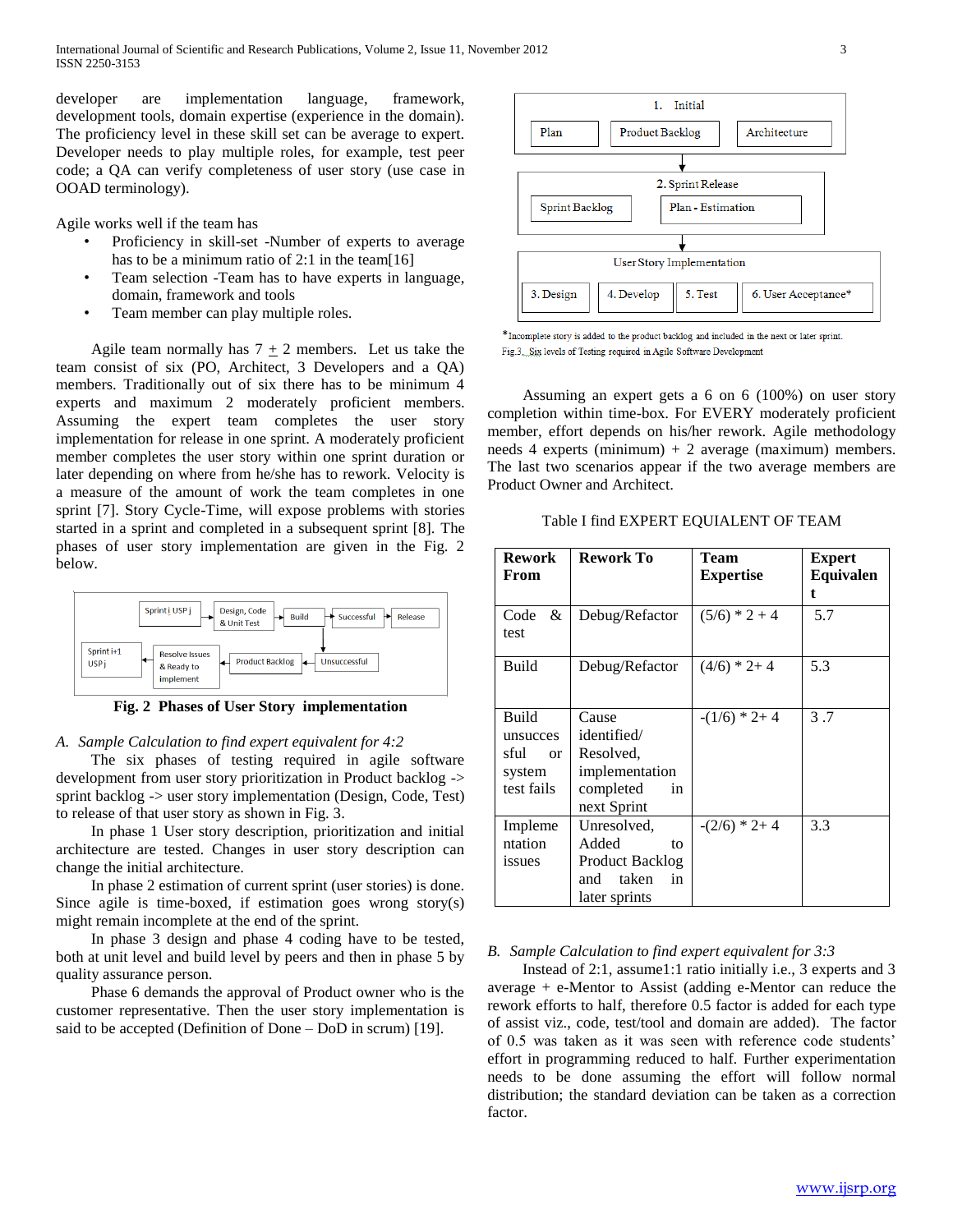Table 2 fIND EXPERT EQUIALENT OF TEAM

| <b>Rework</b><br>From                                                | <b>Rework To</b>                                                                      | Team<br><b>Expertise</b>                | <b>Expert</b><br><b>Equivalen</b><br>t. |
|----------------------------------------------------------------------|---------------------------------------------------------------------------------------|-----------------------------------------|-----------------------------------------|
| &<br>Code<br>test                                                    | Debug/Refactor                                                                        | $*3$<br>(5/6)<br>$+$<br>$3+0.5$         | 6                                       |
| <b>Build</b>                                                         | Debug/Refactor                                                                        | $\ast$<br>$3+$<br>(4/6)<br>$3+1.0$      | 6                                       |
| <b>Build</b><br>unsucces<br>sful<br>$\alpha$<br>system<br>test fails | Cause<br>identified/<br>Resolved,<br>implementation<br>completed<br>in<br>next Sprint | $\ast$<br>$3+$<br>$-(1/6)$<br>$3 + 1.5$ | 4                                       |
| Impleme<br>ntation<br>issues                                         | Unresolved,<br>Added<br>to<br>Product Backlog<br>taken<br>and<br>in<br>later sprints  | $\ast$<br>$3+$<br>$-(2/6)$<br>$3 + 1.5$ | 3.5                                     |

*C. When an Employee Leaves the organization, it is important to capture the Knowledge he had diligently developed during his tenure[15]*

 Brain drain is what happens when the talent that has been so diligently cultivated leaves the organization. Capturing valued employee's critical knowledge can play a key role in increasing project success. Knowledge has to accessible from anywhere hence the learning repository can be placed on cloud. By using knowledge capture efficiently training costs can be reduced. This can also supplement job-shadowing and to some extent peer to peer mentoring. Capturing useful information can bring knowledge about platform, content and solutions together. Knowledge capturing is considered to be extremely useful for creating seamless employee transition.

About 80% of learning comes through peers [18]. This centralized repository of learning material can bring the assistance of globally located peer group to the team members.

#### IV. IMPLEMENTATION

 o implement the methodology in order to increase the suitability of agile adoption for candidate project by providing e-Assist / e-Mentors in the form of semantic agent is given in Fig. 4. Agile principle stresses on face to face communication. The references provided by e-Assist and e-Mentor are no substitute for face to face communication rather it creates confidence in a team member during daily standup meeting. This is very useful especially if the team is distributed where face to face communication is not possible.



**Fig 4 Solving impediments using semantic search**

 The role of the semantic agent is to analyze and collect relevant resources suitable for the agile team for executing their task successfully in the given time period. Normally team is selected based on the skill set and proficiency required for the project in hand. Agile projects require highly proficient skill set since it commits to quality product delivered at regular intervals. The resources who have the required skill and proficiency but are unavailable can act as an external mentor to the team. In this paper we have suggested to select moderately proficient members and provide them enough assistance to make them work like an expert. The reference material to be provided for them can be in the form of documents related to domain, tutorial and demos for tools, sample and reusable code for technology. Depending on the chosen members' skill set and proficiency various references are attached to the task. Apart from the references for domain, tool and technology QA can provide test cases and test data which will help them do peer testing. Understanding the domain with the given resource material can make them derive test cases on their own. Further all these customized references can be saved and indexed for future use. Thus searching time for the second time for similar requirement is reduced.

 Web logs (blogs) have abundant treasure of hidden information for most of the queries that a developer comes across. Content summarization of the relevant solution for a query can be done from the blog archives and can be used as a reference to solve technological impediments. This can definitely save a lot of time during implementation. Recurrent use of the same solution to the problem can help to create patterns. Using natural language processing (NLP) we can rank the bloggers who give the best solution and add it to the list of experts.

 Agile does not recommend heavy documentation. Hence not much of structured documentation is available in case of agile projects. The documentation that gets developed by way of logs is unstructured. NLP is used to extract information from unstructured data.

- Goal: Analyze and collect the available organizational resources (team, reference material, etc) against the required tasks to be implemented.
- Select from available resources, the ones with closest skill set and proficiency using ontology. Calculation of  $sim<sub>c</sub>$  and  $\sin_{p}$  [11][12] can be used for this.
- Generate reference resources (e-Assist) from available documents and logs to resolve impediments. Information from logs can be extracted using GATE (General Architecture or Text Engineering) [13].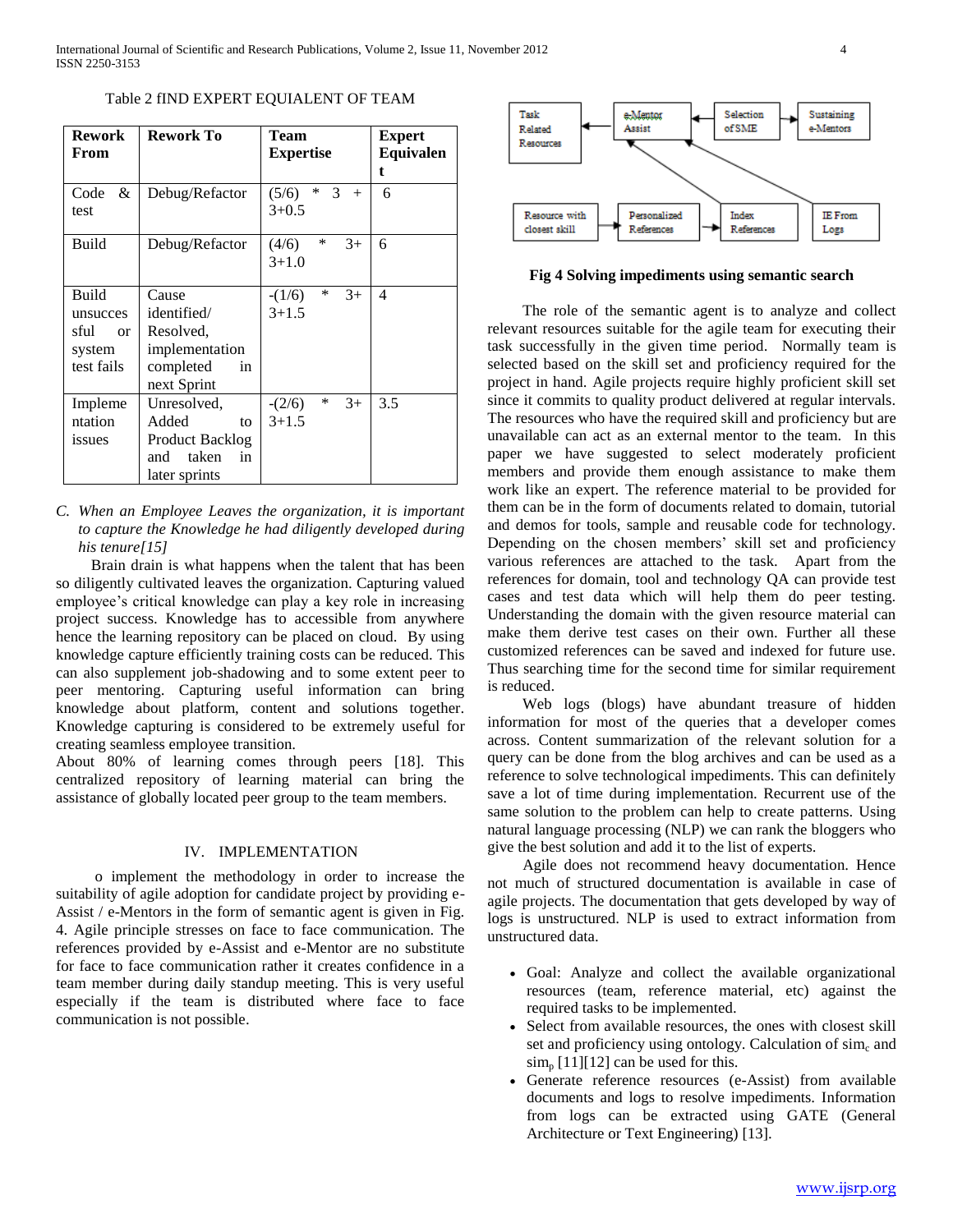- Personalize references according to proficiency, skill-set and role. These reference documents can be stored in a hierarchical tree and tree search can be made faster using signature graphs [14] or ID3 data mining algorithm.
- Contact e-Mentor for solution (provider's identity withheld). A model to reward e-Mentor for sustainability can be developed.
- Capture SME's (subject matter expert) critical knowledge to prevent brain-drain [15].

## *A. Selection of team with closest skill[20]*

 Ontology based approach is used to calculate the similarity between two items and retrieve all relevant items. Here ontology is used for storage of actual skill profiles and reference profiles to gain perfect or nearly perfect profile matches. Sample skill – ontology created using Protégé is shown in Fig. 5.



Fig. 5 Sample skill-ontology created using Protégé [20]

 Actual skills required for the project is given in the Table 3 below followed by

|  | Table 3 actual skills required for the project |  |  |
|--|------------------------------------------------|--|--|
|  |                                                |  |  |

| Domain                 | Skill        | <b>Competency</b> |
|------------------------|--------------|-------------------|
| Programming            | <b>JADE</b>  |                   |
| Programming            | $\subset$    |                   |
| Programming            | $C++$        |                   |
| Scripting              | <b>JSP</b>   |                   |
| Web Application Design | X Query      | 5                 |
| (WAD)                  |              |                   |
| Web Application Design | <b>XPath</b> |                   |

Table 4 Actual Snapshot OF EMPLOYEE DATABASE

| Emp  | Domai  | <b>Skill</b> | Domai    | <b>Skill</b> | Domai      | <b>Skill</b> |
|------|--------|--------------|----------|--------------|------------|--------------|
| loye | n      |              | n        |              | n          |              |
| e ID |        |              |          |              |            |              |
| E1   | Progra | C.           | Scriptin | Pytho        | <b>WAD</b> | <b>XSD</b>   |
|      | mming  | $C++$        | g        | n            |            |              |
| E2   | Progra | $C_{++}$     | Scriptin | <b>JSP</b>   | <b>WAD</b> | X            |
|      | mming  | JAD          | g        |              |            | Query        |
|      |        | E, C         |          |              |            | X Path       |

| E3 |             |     | Progra $ C_{++}, $ Scriptin | <b>JSP</b> | <b>WAD</b> |        |
|----|-------------|-----|-----------------------------|------------|------------|--------|
|    | mming Java, |     |                             |            |            | Ouery  |
|    |             | JAD |                             |            |            | X Path |
|    |             |     |                             |            |            |        |

The similarity measure is given by  $\text{sim}_c(c_1,c_2)=1-\text{d}_c(c_1,c_2)$  [12]

The competency level similarity is determined by the following formula [12]:

 $\text{sim}_p$ (cl1,cl2)=1-  $\alpha$ (cl1-cl2) when cl1-cl2 $\geq$ 0  $\text{sim}_p$ (cl1,cl2)=1 when cl1-cl2<0

where  $0 \le \alpha \le 0.25$ . Using the above formulae on the sample database, we get the following result shown on the Table 5 below.

| Employee       | $sim_c$ | $sim_{p}$ | $\text{sim}_{c^*}\text{sim}_{p}$ |
|----------------|---------|-----------|----------------------------------|
| ID             |         |           |                                  |
| E1             | 0.617   | 0.6       | 0.37                             |
|                |         |           |                                  |
| E2             |         | 0.8886    | 0.886                            |
| E <sub>3</sub> |         | 0.8       | 0.8                              |
|                |         |           |                                  |

The employees having high  $\text{sim}_{c*}\text{sim}_{p}$  value are the ones who have the closest skill and proficiency, hence they are chosen for the team.

## *B. Personalize Resources and Indexing them*

 Using NLP libraries and NLTK toolkit, a list of keywords and association of keywords table are made. Log traces of references used by experts are used to find the relevant material for reference. If an average skill person does not find it adequate he/she can add more. Semantic agent uses AI rules and filtering mechanism to find which of reference material was really used by the developer and adds it to repository as shown in Fig. 6.



# **Fig. 6. Extraction of Personalized references from repository**.

 The resources can be organized into a hierarchy according to the nested structure (called the aggregation hierarchy). Part of this hierarchy structure can be common for a class of developers who have the same skill set and proficiency level. This can be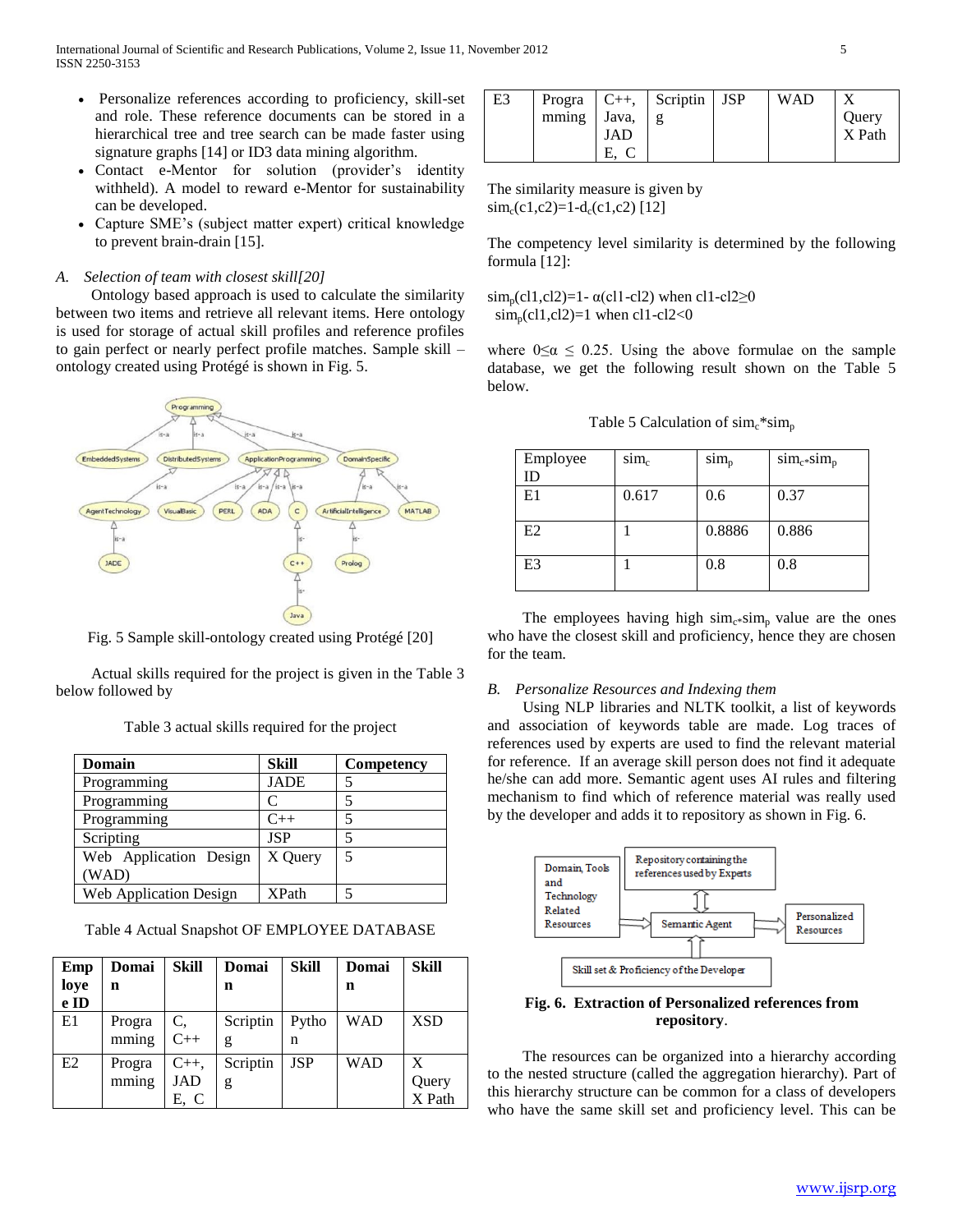taken as an index to retrieve files faster from resource repository [14].

- A new index structure i.e. signature file hierarchies and signature graph is proposed for storing information of people and the references they have used.
- A unique signature will be created for each class of resource.
- Using signature graph as the index the resource will be retrieved for each person and stored for reference.

#### *C. Selection of SMEs as e-Mentors [10]*

 The mentor having the highest sum of the three factors: Rank, Criticality of the project and Period of Association would be selected.

 **Rank:** The rank of the mentor would be determined using two factors Success rate and Help rate; a ratio of 7:3 can be given to Success rate and Help rate

**Success rate =** NoOfSuccess / NoOfTimesReplied

**Help rate =** NoOfTimesReplied / NoOfTimesApproached

 **Criticality of the project in which the mentor is currently working:** If the project on which the mentor is currently working has enough of time to complete it, then it is assumed that the mentor as time to spare hence assigned a high rank.

 **Period of Association:** This is given by Module Query Time / Project Time, where Module Query Time is the time that a module that raised the query has for completion and Project Time is the time required by mentor to finish his current work in his project.

## V. CONCLUSIONS

 Agile methodology adoption need not be restricted to a few projects because of lack of skilled employees. It can be extended to moderately skilled people by providing adequate resources to assist and relevant material with information extracted from logs and other documents mentioned. Assist from e-Mentors (SME) can help resolve impediments. Creating deployment infrastructure (production environment) on cloud for testing on various architectures can reduce build errors.

#### ACKNOWLEDGMENT

 I, Radha Shankarmani, am very grateful and indebted to my guide Dr. S. S. Mantha and co-guide Dr. Vinaya Babu for providing me guidance and invaluable suggestions. I would like to thank my students for helping me conduct the experiments on the Empirical formulae that I had used in this paper. Lastly I would like to convey my regards to the contributors of agile articles and their various blogs which gave me an exposure of industries practicing agile methodology.

#### **REFERENCES**

- [1] [http://blogs.forrester.com/tom\\_grant/12-05-15](http://blogs.forrester.com/tom_grant/12-05-15-agile_adoption_is_a_trip_down_the_cone_of_uncertainty%20Posted%20by%20Tom%20Grant%20on%20May%2015,%202012) agile\_adoption\_is\_a\_trip\_down\_the\_cone\_of\_uncertainty Posted by Tom **[Grant on May 15, 2012](http://blogs.forrester.com/tom_grant/12-05-15-agile_adoption_is_a_trip_down_the_cone_of_uncertainty%20Posted%20by%20Tom%20Grant%20on%20May%2015,%202012)**
- [2] [www.sei.cmu.edu/reports/08tn003.pdf](file:///D:/Raja/D/Vinay/AppData/Local/AppData/Local/Temp/www.sei.cmu.edu/reports/08tn003.pdf)
- [3] [http://www.systemdynamics.org/conferences/2007/proceed/papers/CHICH3](http://www.systemdynamics.org/conferences/2007/proceed/papers/CHICH380.pdf) [80.pdf](http://www.systemdynamics.org/conferences/2007/proceed/papers/CHICH380.pdf)
- [4] <http://it.toolbox.com/blogs/alm-blog/agile-rework-and-retrofit-10467>
- [5] [http://dev2ops.org/blog/2010/2/18/deployment-management-design](http://dev2ops.org/blog/2010/2/18/deployment-management-design-patterns-for-devops.html)[patterns-for-devops.html](http://dev2ops.org/blog/2010/2/18/deployment-management-design-patterns-for-devops.html)
- [6] <http://agile.dzone.com/news/hypothesis-based-development>
- [7] <http://www.ambysoft.com/essays/agileProjectPlanning.html>
- [8] [http://www.slideshare.net/ThoughtWorksStudios/agile-metrics-that](http://www.slideshare.net/ThoughtWorksStudios/agile-metrics-that-matter%23text-version)[matter#text-version](http://www.slideshare.net/ThoughtWorksStudios/agile-metrics-that-matter%23text-version)
- [9] <http://journals.tdl.org/jodi/article/view/5874/5880>
- [10] "Selection of e-mentors and Smartphones application to resolve issues in Agile Projects" R. Shankarmani, IC4e, Jan. 2011.
- [11] Colucci, S.; Di Noia, T.; Di Sciascio, E. ; Donini, F.M. ; Mongiello, M. ; Mottola, M.: A Formal Approach to Ontology-Based Semantic Match of Skills Descriptions, Journal of Universal Computer Science, Vol. 9, No. 12, pp. 1437-1454 (2003)
- [12] Bizer, R. Heese, M. Mocho, R. Oldakowski, R. Tolksdorf, R. Eckstein, "The Impact of Semantic Web Technologies on Job Recruitment Processes' *In International Conference workshop on computer science (WI'05),* 2005.
- [13] <http://www.gate.ac.uk/>
- [14] "Signature file hierarchies and signature graphs: A new Index method for object oriented databases", by Yangjun Chen and Yibin Chen. SAC'04, ACM 2004.
- [15] [http://www.trainingindustry.com/webinars/when-an-employee-leaves-how](http://www.trainingindustry.com/webinars/when-an-employee-leaves-how-much-knowledge-just-walked-out-the-door.aspx)[much-knowledge-just-walked-out-the-door.aspx](http://www.trainingindustry.com/webinars/when-an-employee-leaves-how-much-knowledge-just-walked-out-the-door.aspx)
- [16] [http://www.eici.ucm.cl/Academicos/ygomez/descargas/ing\\_sw1/Using%20](http://www.eici.ucm.cl/Academicos/ygomez/descargas/ing_sw1/Using%20Risk%20to%20Balance%20Agile%20and%20Plan-Driv.pdf) [Risk%20to%20Balance%20Agile%20and%20Plan-Driv.pdf](http://www.eici.ucm.cl/Academicos/ygomez/descargas/ing_sw1/Using%20Risk%20to%20Balance%20Agile%20and%20Plan-Driv.pdf)
- [17] [http://www.open.collab.net/media/pdfs/CollabNet%20Whitepaper\\_Reinforc](http://www.open.collab.net/media/pdfs/CollabNet%20Whitepaper_Reinforcing%20Agile%20Dev%20in%20the%20Cloud.pdf?_=d) [ing%20Agile%20Dev%20in%20the%20Cloud.pdf?\\_=d](http://www.open.collab.net/media/pdfs/CollabNet%20Whitepaper_Reinforcing%20Agile%20Dev%20in%20the%20Cloud.pdf?_=d)
- [18] [www.trainingindustry.com/media/13704834/8\\_30\\_12\\_webinar.material.pdf](http://www.trainingindustry.com/media/13704834/8_30_12_webinar.material.pdf)
- [19] <http://alaverdyan.com/readme/2011/01/the-definition-of-done-dod/>
- [20] "A Decision Support System Utilizing a semantic Agent" by R. Shankarmani etal, ICSESS 2010, Beijing, China

#### **AUTHORS**

**First Author** – Radha S. Mani is currently working as an Associate Professor at the Department of Information Technology, Sardar Patel Institute of Technology, Mumbai, India. She is also presently pursuing her Doctorate from JNTU, Hyderabad. Prof Shankarmani holds a Masters degree in Computer Science and Engineering from NIT, Trichy and Bachelors degree from PSG College of Technology in Electronics and Communication Engineering. Her areas of interest include Software Engineering, Software Testing, Software Architecture, Databases, Data Warehousing and Mining, Computer Simulation and Modeling, Management Information System and SOA.

 Having more than 14 years of teaching experience and 4 years of industry experience, she has held designations such as Programmer, Software Engineer and Manager. She did her sabbatical for two months in Infosys, Pune in 2005 and has coauthored two books "Middleware and Enterprise Integration Technologies" and "Game Architecture and Programming" for Wiley India. She has published papers in National, International conferences and journals.

Email: radha\_shankarmani@spit.ac.in